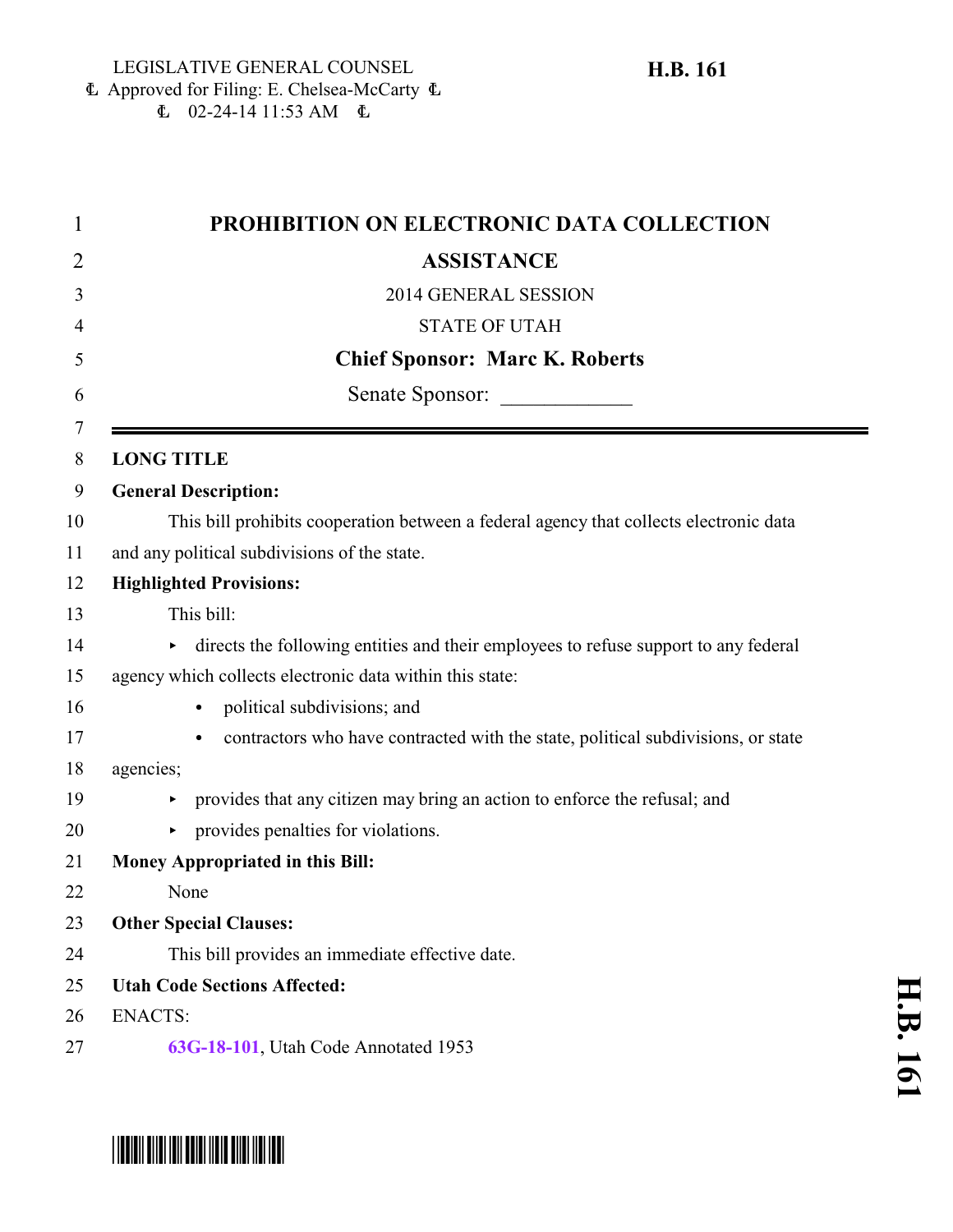<span id="page-1-2"></span><span id="page-1-1"></span><span id="page-1-0"></span>

| 28 | 63G-18-102, Utah Code Annotated 1953                                                                 |
|----|------------------------------------------------------------------------------------------------------|
| 29 | 63G-18-103, Utah Code Annotated 1953                                                                 |
| 30 | 63G-18-104, Utah Code Annotated 1953                                                                 |
| 31 | 63G-18-105, Utah Code Annotated 1953                                                                 |
| 32 |                                                                                                      |
| 33 | Be it enacted by the Legislature of the state of Utah:                                               |
| 34 | Section 1. Section 63G-18-101 is enacted to read:                                                    |
| 35 | 63G-18-101. Definition.                                                                              |
| 36 | As used in this chapter, "federal data collection and surveillance agency" means a                   |
| 37 | federal agency that:                                                                                 |
| 38 | (1) is involved in the routine surveillance or involuntary collection and storage of                 |
| 39 | electronic data or metadata on any citizen of the United States and claims the legal authority to    |
| 40 | collect and store electronic data or metadata of any citizen of the United States without either     |
| 41 | the citizen's consent or a search warrant that particularly describes the person, place, or thing to |
| 42 | be searched or seized; or                                                                            |
| 43 | (2) manages property or facilities on behalf of or in support of a federal agency                    |
| 44 | described in Subsection (1).                                                                         |
| 45 | Section 2. Section 63G-18-102 is enacted to read:                                                    |
| 46 | 63G-18-102. Judicial interpretation.                                                                 |
| 47 | Utah courts should interpret this chapter to meet the Legislature's objective, which is to           |
| 48 | refuse material support or assistance to any federal data collection and surveillance agency.        |
| 49 | Section 3. Section 63G-18-103 is enacted to read:                                                    |
| 50 | 63G-18-103. Prohibition.                                                                             |
| 51 | Notwithstanding any law, regulation, rule, or order to the contrary, a political<br>(1)              |
| 52 | subdivision of this state, or an employee or elected official of a political subdivision acting in   |
| 53 | the official's or employee's official capacity, may not:                                             |
| 54 | (a) provide material support or assistance in any form to any federal data collection and            |
| 55 | surveillance agency;                                                                                 |
| 56 | (b) use any assets, state funds, or funds allocated by the state or a local entity, in whole         |
| 57 | or in part, to engage in any activity that aids a federal data collection and surveillance agency;   |
| 58 | (c) provide services or assist in any way with the provision of services to a federal data           |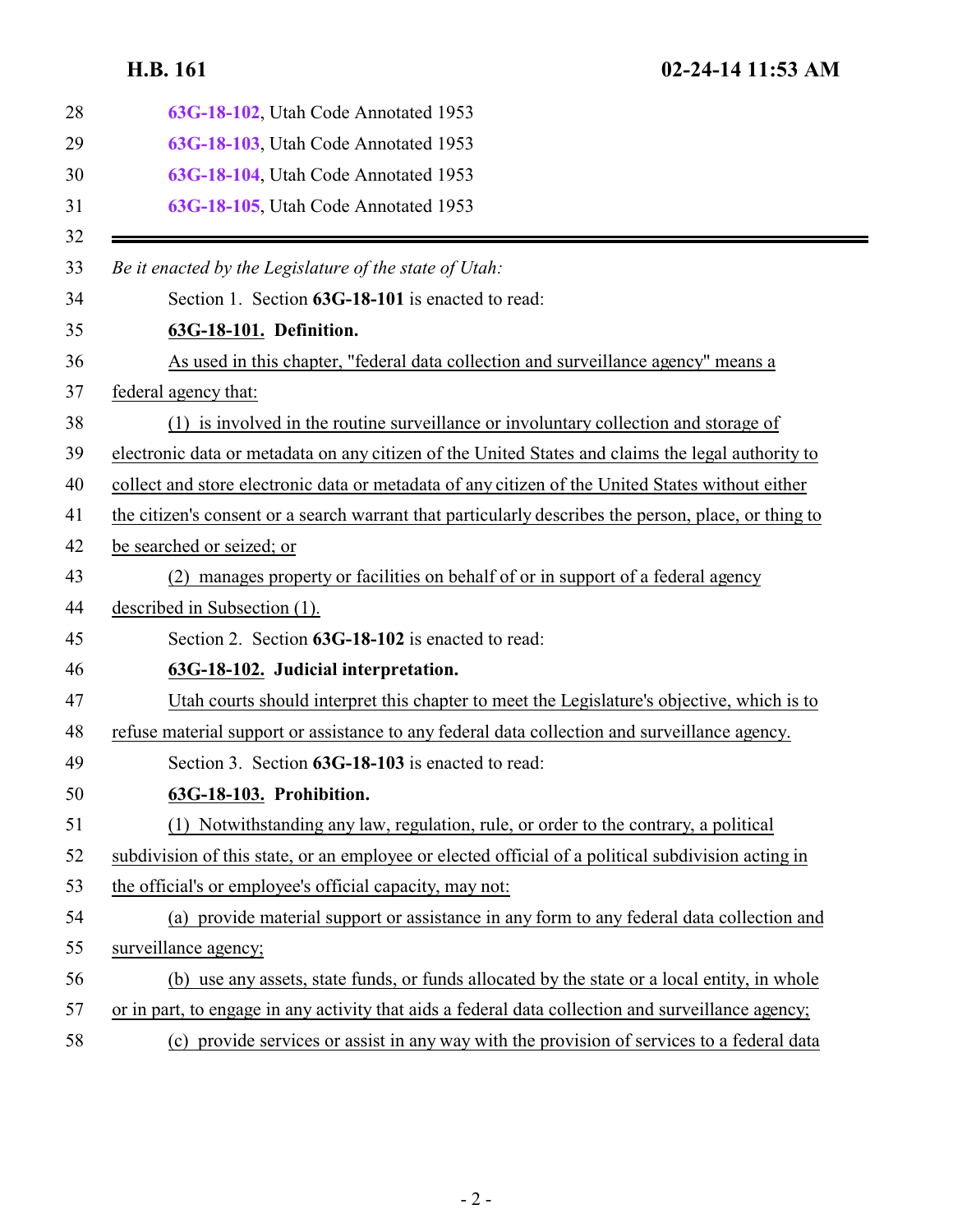## <span id="page-2-0"></span>**02-24-14 11:53 AM H.B. 161**

<span id="page-2-1"></span>

| 59 | collection and surveillance agency; or                                                              |
|----|-----------------------------------------------------------------------------------------------------|
| 60 | (d) use any information in a criminal investigation or prosecution provided by a federal            |
| 61 | data collection and surveillance agency.                                                            |
| 62 | (2) A political subdivision that has borrowed funds or entered into a contractual                   |
| 63 | agreement to provide material support, assistance, or public utilities to a federal data collection |
| 64 | and surveillance agency may not renew the contractual agreement upon expiration of the              |
| 65 | agreement in force on July 1, 2014. In addition, a political subdivision that has borrowed funds    |
| 66 | to enter into the contractual agreement shall terminate the contractual arrangement upon the        |
| 67 | final repayment of the borrowed funds or the termination of the current contractual                 |
| 68 | arrangement, whichever occurs first.                                                                |
| 69 | Section 4. Section 63G-18-104 is enacted to read:                                                   |
| 70 | 63G-18-104. Enforcement.                                                                            |
| 71 | Any citizen of this state may bring an action in a district court to enforce the provisions         |
| 72 | of this chapter.                                                                                    |
| 73 | Section 5. Section 63G-18-105 is enacted to read:                                                   |
| 74 | 63G-18-105. Penalties.                                                                              |
| 75 | (1) (a) A political subdivision of this state may not receive state funds if the political          |
|    |                                                                                                     |
| 76 | subdivision adopts a rule, order, ordinance, or policy, or enters into a contractual arrangement,   |
| 77 | the enforcement of which violates Section 63G-18-103.                                               |
| 78 | (b) A political subdivision denied state funds under Subsection $(1)(a)$ may once again             |
| 79 | receive state funds when the political subdivision is fully compliant with the provisions of this   |
| 80 | chapter.                                                                                            |
| 81 | (2) Any corporation or person that provides services to, or on behalf of, the state, and            |
| 82 | violates the prohibitions of Section $63G-18-103$ , will be forever ineligible to act on behalf of, |
| 83 | or provide services to, the state or any political subdivision of the state.                        |
| 84 | Section 6. Effective date.                                                                          |
| 85 | If approved by two-thirds of all the members elected to each house, this bill takes effect          |
| 86 | upon approval by the governor, or the day following the constitutional time limit of Utah           |
| 87 | Constitution, Article VII, Section 8, without the governor's signature, or in the case of a veto,   |